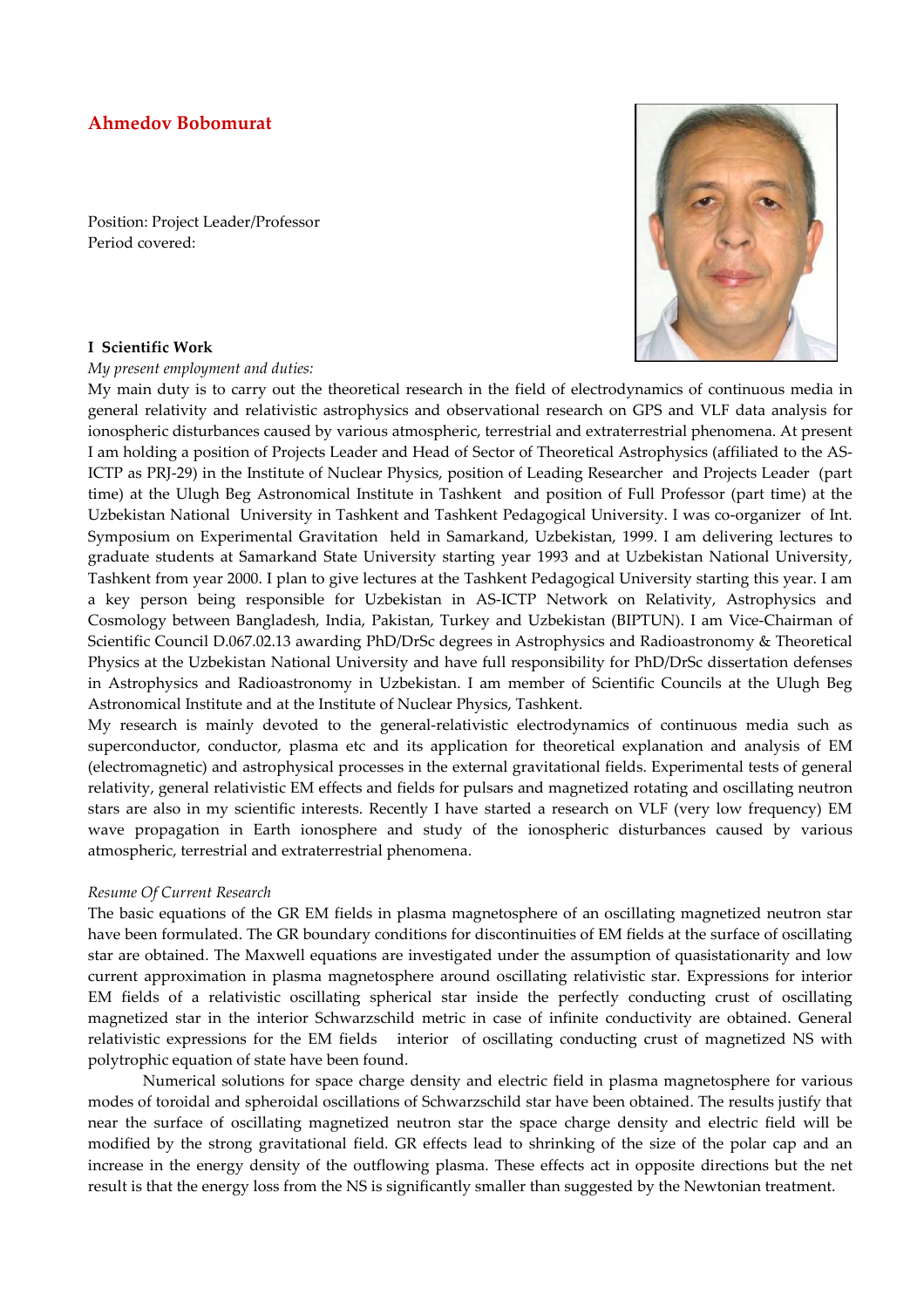The impact that stellar oscillations have on electric and magnetic fields external to a relativistic magnetized star in vacuum has been investigated. Modelling the star as a relativistic polytrope with infinite conductivity, the solution of the general relativistic Maxwell equations both in the vicinity of the stellar surface and far from it has been found. The general relativistic energy loss through EM radiation for different type (radial, toroidal and spheroidal) oscillations of relativistic magnetized stars has been calculated. GR corrections to EM fields lead to a damping timescale due to EM losses which is at least one order of magnitude smaller than its Newtonian counterpart; the emission of GW represents the most efficient mechanism for the damping of p- and f-mode oscillations; EM losses represents the most efficient mechanism for the damping of g-mode oscillations.

 The dipolar magnetic field configuration in dependence on brane tension and present solutions of Maxwell equations in the internal and external background spacetime of a magnetized spherical star in a Randall-Sundrum II type braneworld. The star is modelled as sphere consisting of perfect highly magnetized fluid with infinite conductivity and frozen-in dipolar magnetic field. With respect to solutions for magnetic fields found in the Schwarzschild spacetime brane tension introduces enhancing corrections both to the interior and the exterior magnetic field. These corrections could be relevant for the magnetic fields of magnetized compact objects as pulsars and magnetars and may provide the observational evidence for the brane tension through the modification of formula for magneto-dipolar emission which gives amplification of EM energy loss up to few orders depending on the value of the brane tension.

Analytical solutions of Maxwell equations in background spacetime of BH (black hole) in braneworld immersed in external uniform magnetic field have been found. Influence of both magnetic and brane parameters on effective potential of the radial motion of charged test particle around slowly rotating in braneworld immersed in uniform magnetic field has been investigated by using Hamilton-Jacobi method. Exact analytical solution for dependence of the radius of the innermost stable circular orbits (ISCO) from brane parameter for motion of test particle around nonrotating isolated black hole in braneworld has been derived. It has been shown that radius ISCO is monotonically growing with the increase of module of brane tidal charge. Comparison of the predictions on ISCO radius of the brane world model and of the observational results of ISCO from relativistic accretion disks around black holes provided upper limit for brane tidal charge.

Analytic general relativistic solutions for the EM fields external to a slowly-rotating magnetized NUT star with nonvanishing gravitomagnetic charge are found. It is shown that the general relativistic corrections due to gravitomagnetic charge are not present in the form of the stationary magnetic fields but emerge only in the form of the electric fields. The gravitomagnetic charge provides an additional induced EF being analogous to the one introduced by the rotation of the star in the flat spacetime limit.

The general relativistic Ohm's law for the conduction current where the gravitomagnetic terms are incorporated has been derived. Then it is applied to predict a new galvano-gravitomagnetic effect, which takes place when a current carrying conductor is placed in a gravitomagnetic field. In connection with this galvano¬gravitomagnetic effect, the possibility of using current carrying conductors for detecting the Lense-Thirring field of the Earth was explored.

The general relativistic formula for charge distribution inside conductors has been derived from the Maxwell equations with the help of constitutive relations. The measurements of the general relativistic effect of charge redistribution inside conductors which can be performed within a conductor in the presence of gravitational field of a slow rotating metric source and an applied magnetic field both are proposed. It is shown that superconducting quantum interferometers could not detect the gravitomagnetism in the space of charged capacitor since they measure the quantity including the sum of electric and magnetic fields, and the generalrelativistic magnetic part will be totally cancelled by the electric one which is in agreement with the experiments.

The appearance of general-relativistic contribution to the magnetic flux through a superconducting thermoelectric bimetallic circuit is shown. A response of the Josephson junctions to a heat flow is investigated in the general¬relativistic framework. Some gravitothermoelectric effects which can be observed in the superconducting state in the earth's gravitational field are considered.

Analytic solutions of Maxwell equations in the internal and external background spacetime of a slowly rotating misaligned magnetized neutron star have been obtained. With respect to a flat spacetime solution, general relativity introduces corrections related both to the monopolar and the dipolar parts of the gravitational field.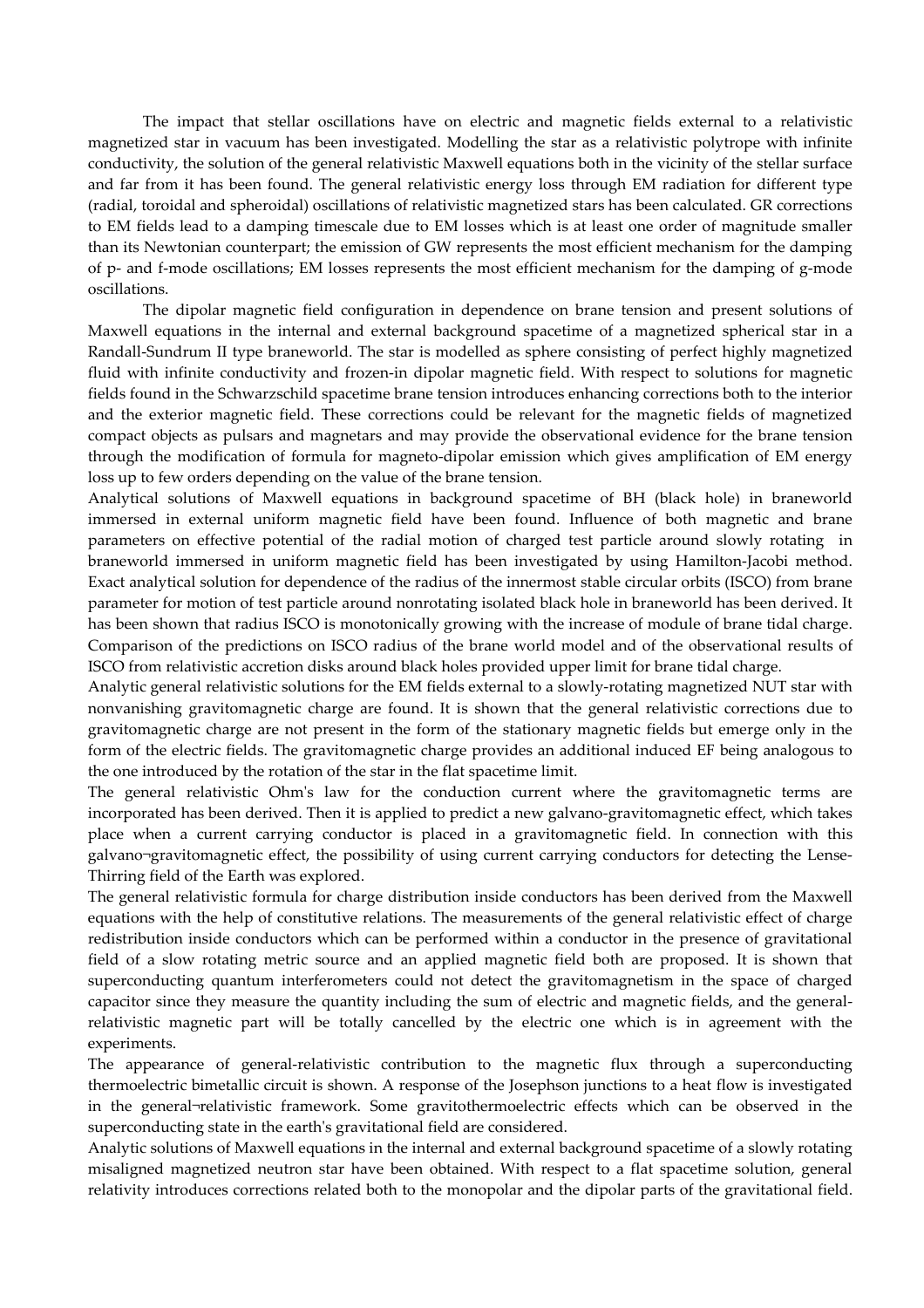In particular, in the case of infinite electrical conductivity general relativistic corrections due to the dragging of reference frames are present, but only in the expression for the electric field. In the case of finite electrical conductivity, however, corrections due both to the spacetime curvature and to the dragging of reference frames are shown to be present in the induction equation, which could be relevant for the evolution of the magnetic fields of pulsars and magnetars.

Electrostatic plasma modes along the open field lines of a rotating neutron star and Goldreich-Julian charge density in general relativity are analyzed for the neutron star with zero inclination. It is found that the charge density is maximum at the polar cap and it remains almost same in certain extended region of the pole. For a steady state Goldreich-Julian charge density the usual plasma oscillation along the field lines are found; plasma frequency resembles to the gravitational redshift close to the Schwarzchild radius. The nonlinear plasma mode along the field lines is studied. From the system of equations under general relativity, a second order differential equation is derived. The equation contains a term which describes the growing plasma modes near Schwarzchild radius in a black hole environment. The term vanishes with the distance far away from the gravitating object. For initially zero potential and field on the surface of a neutron star, Goldreich-Julian charge density is found to create the plasma mode, which is enhanced and propagates almost without damping along the open field lines.

The equations that describe the EM processes in a plasma surrounding a neutron star are obtained by using the general relativistic form of Maxwell equations in a geometry of slow rotating gravitational object. A new mechanism of the generation of azimuthal current under the gravitomagnetic effect on radial current in a plasma around neutron star is predicted. The azimuthal current being proportional to the Lense-Thirring angular velocity can give valuable contribution on the evolution of the stellar magnetic field in some cases and therefore in general relativity a rotating neutron star, embedded in plasma, can in principle generate axialsymmetric magnetic fields even in axisymmetry.

The influence of the general-relativistic effects on charge distribution inside neutron star is investigated. The qualitative distinction of space charge distribution inside conducting crust from that inside superconducting core allows us to propose a possible mechanism of radio-wave radiation produced inside pulsar. A possibility of modelling this radiation in laboratory experiments in rotating frame of reference is analyzed.

It has been proposed that ionospheric disturbances before earthquakes, may have influence on the propagation of radio waves and, therefore, be precursors of EM signals detectable from ground- and space-based measurements. Analytical solution for the electric current arising in the lower ionosphere due to ejection of charged aerosols from the ground before earthquake is found and energy losses of the EM wave propagating through this layer of ionosphere are explored. Corrections to the "group delay" of the EM wave, Faraday rotation of the polarization plane and Doppler frequency shift, caused by electron density inhomogeneities induced in the higher layers of the ionosphere before earthquakes are studied.

On 22-Aug-2008 an earthquake with magnitude M=6.5 occurred in Tashkent, Uzbekistan where from May 2008 a VLF radio receiver provided by the STAR Laboratory of Stanford University is into operation. The raw analysis of VLF radio paths revealed a clear increase in the amplitude of the radio signals exactly at the time of the earthquake occurrence. Data from two GPS stations operated by Ulugh Beg Astronomical Institute and located in Tashkent and Kitab has been analyzed for possible earthquake ionospheric precursors. TEC (total electron content in ionosphere) time series over both sites are produced and applied to detect anomalous TEC signals accompanying the earthquakes. Anomalous TEC signals and significant correlation in time between these TEC anomalies and the occurrence of earthquake in Tashkent on 22-Aug-2008 have been detected. The deflection amplitude of maximum value of TEC over Tashkent reached about 20-30 with compare to the nondisturbed initial monthly mean background value one day before and after the earthquake. Exactly at the time of the earthquake occurrence TEC drastically dropped and came back near to the typical value after about 5 hours. This result does prove the possibility of precursory phenomena and show that the TEC precursor signature is enough to be detected by the GPS data analysis techniques. The localness of seismo-ionospheric TEC variation is demonstrated by the fact that no essential deflection was observer over Kitab GPS station which is at the distance of about 300 km from the epicenter.

#### **II Conferences and educational activities**

*II a. Conferences and Other External Scientific Works*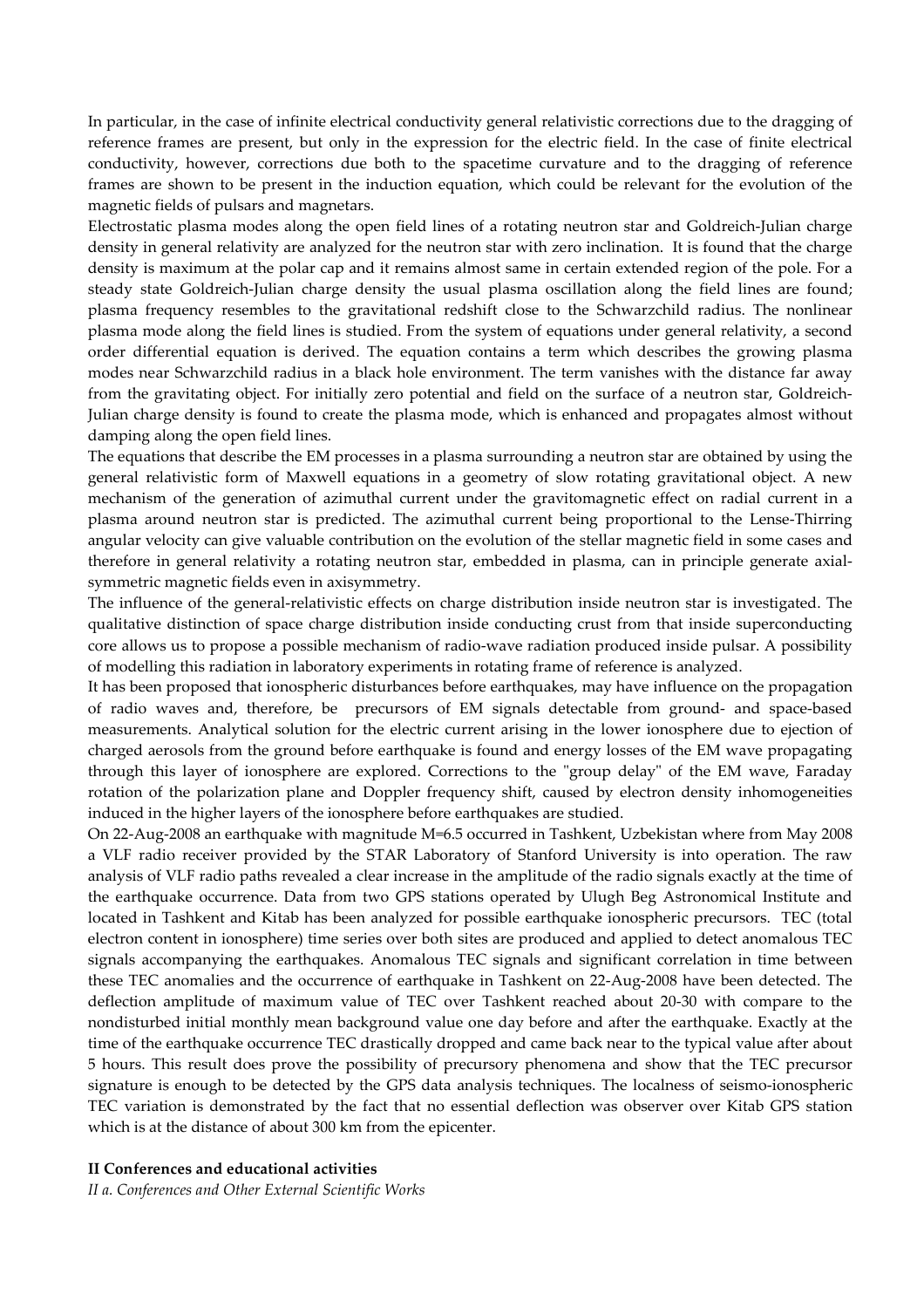# SEMINARS, SUMMER SCHOOLS AND CONFERENCES attended

13th Regional Conference on Mathematical Physics Antalya, Turkey, 27 – 31 October 2010 United Nations Workshop on the Applications of Global Navigation Satellite Systems, Chisinau, Moldova, 17 – 21 May 2010

## *II b. Work With PhD Students*

Ahmadjon Abdujabbarov, PhD Defence, Uzbekistan National University, Tashkent, June 18, 2009, Particle Motion and Electromagnetic Fields of Axial Symmetric Compact Objects in General Relativity

Viktoriya Giryanskaya, PhD Defence, Uzbekistan National University, Tashkent, June 10, 2010, Effects of General Relativity for Axial Symmetric Gravitational Models and Their Application to Astrophysics of Compact Objects

Ahror Mamadjanov, PhD Defence, Uzbekistan National University, Tashkent, March, 2011 (expected), General Relativity Effects in Spacetime of Stationary Axial Symmetric Gravitating Objects

## *II c. Diploma thesis supervision*

Viktoriya Giryanskaya, MSc Defence, Uzbekistan National University, Tashkent, 2009, Plasma modes along open field lines of magnetized neutron stars

Abdikamalov Ernazar, MSc Defence, Uzbekistan National University, Tashkent, 2005, General Relativistic Plasma Magnetosphere of Magnetized Oscillating Stars

Kagramanova Valeria, MSc Defence, Uzbekistan National University, Tashkent, 2006, Observable Effects of General Relativity in Stationary Gravitational Fields

Fattoyev Farrukh, MSc Defence, Uzbekistan National University, Tashkent, 2004, Quasistationary Electromagnetic Effects in Gravitational Field

Rakhimov Ozodbek, MSc Defence, Uzbekistan National University, Tashkent, 2008, Particle Motion in Stationary Axial Symmetric Gravitational Field

Abdujabbarov Ahmadjon, MSc Defence, Uzbekistan National University, Tashkent, 2007, Thermoelectric Instability in Magnetized Neutron Stars

Slava Giryanskiy, MSc Defence, Uzbekistan National University, Tashkent, 2009, Electromagnetic fields of oscillating magnetized relativistic stars

Sardor Tojiev, MSc Defence, Uzbekistan National University, Tashkent, 2010, Electromagnetic Ionospheric Phenomena and Monitoring of F and D Layers of Ionosphere of Earth

Sanjar Shaymatov, MSc Defence, Uzbekistan National University, Tashkent, June, 2010, VLF (Very Low Frequency) Electromagnetic Waves Data Analysis in MatLab Programming

## *II d. Other Teaching Duties*

Teaching Experience

Winter-spring term 2010: Course in Statistical Physics and Thermodynamics, II part (66 lecture hours) for the 4 th year undergraduate students (Bachelor Course), Chair of Theoretical Physics, Faculty of Physics, Uzbekistan National University, Tashkent, Uzbekistan.

Winter-spring term 2010: Course in General Relativity and Gravitation (50 lecture hours) for the 1st year graduate students (Master Course), Chair of Theoretical Physics, Faculty of Physics, Uzbekistan National University, Tashkent, Uzbekistan.